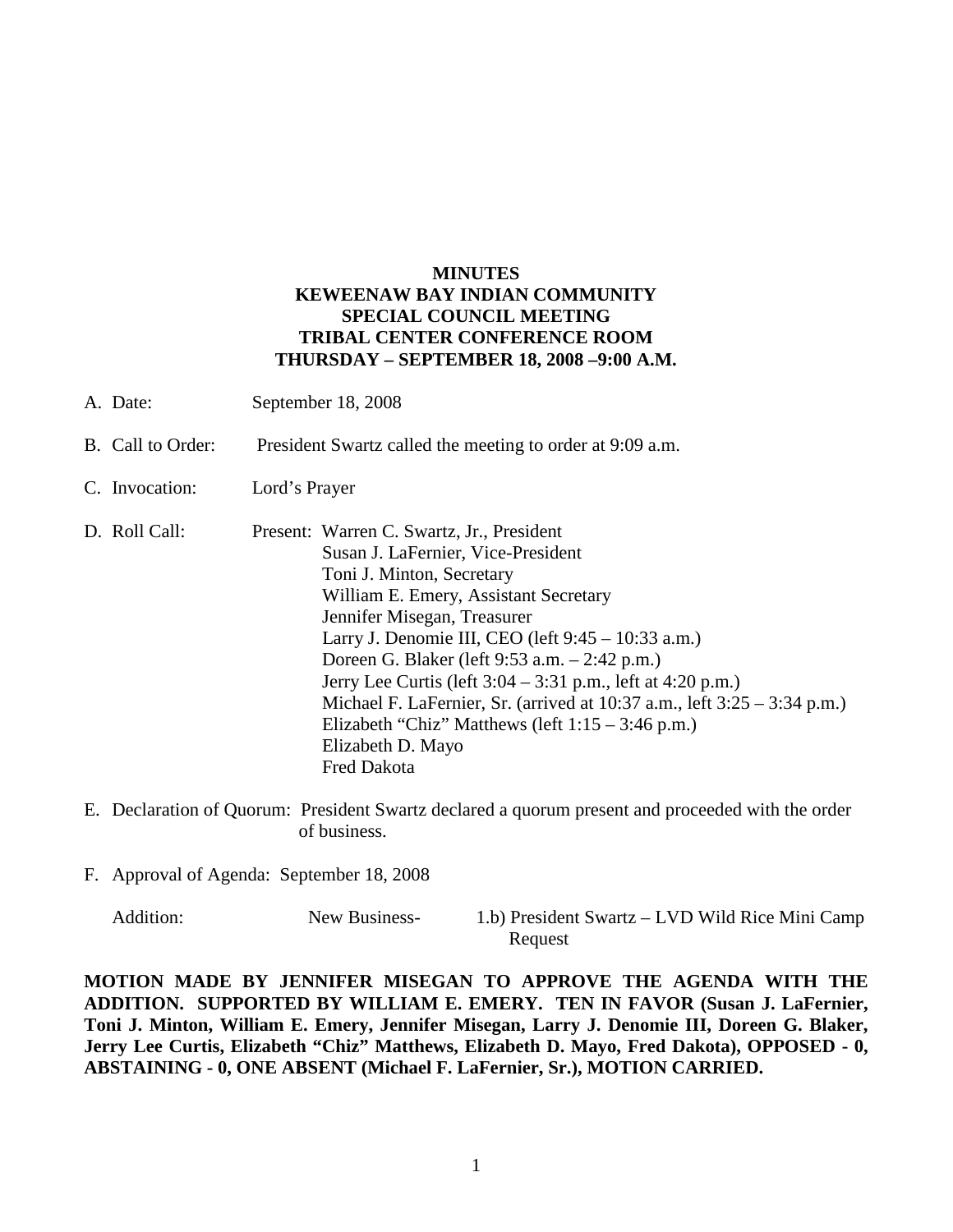- G. For Your Information:
	- 1. Christmas Party Sign-up Sheet Attendance Sheets must be returned by Nov.  $1<sup>st</sup>$
	- 2. Quarterly Progress Report April June 2008 from OCC
	- 3. Traditional Funeral Teachings by Larry "Amik" Smallwood, Mille Lacs Band Ojibwa September 22 & 23, 2008 in Ojibwa Casino Resort Conference Room
- H. Old Business:
	- 1. Larry Denomie, CEO Pines Generator Bids (final) Dominic Picciano recommended the bid from Cummins Power and they will install.

**MOTION MADE BY JENNIFER MISEGAN TO APPROVE \$41,876.99 FOR CUMMINS POWER FOR THE DIESEL GENERATOR FOR THE PINES. SUPPORTED BY WILLIAM E. EMERY. NINE IN FAVOR (Susan J. LaFernier, Toni J. Minton, William E. Emery, Jennifer Misegan, Larry J. Denomie III, Doreen G. Blaker, Jerry Lee Curtis, Elizabeth "Chiz" Matthews, Elizabeth D. Mayo), OPPOSED - 0, ONE ABSTAINING (Fred Dakota), ONE ABSENT (Michael F. LaFernier, Sr.), MOTION CARRIED.**

- I. New Business:
	- 1. Warren C. Swartz, Jr., President a) Resolution KB-1630-2008-NCAI Annual Membership Renewal with the delegate and four alternates. The fee is based on Tribal Membership.

**MOTION MADE BY WILLIAM E. EMERY TO APPROVE RESOLUTION KB-1630-2008 NCAI MEMBERSHIP RENEWAL FOR \$10,000.00. SUPPORTED BY SUSAN J. LAFERNIER. TEN IN FAVOR (Susan J. LaFernier, Toni J. Minton, William E. Emery, Jennifer Misegan, Larry J. Denomie III, Doreen G. Blaker, Jerry Lee Curtis, Elizabeth "Chiz" Matthews, Elizabeth D. Mayo, Fred Dakota), OPPOSED - 0, ABSTAINING - 0, ONE ABSENT (Michael F. LaFernier, Sr.), MOTION CARRIED.**

b) LVD Wild Rice Mini Camp Request – September 26-28, 2008 at LVD Powwow Grounds

**MOTION MADE BY TONI J. MINTON TO APPROVE \$125.00 PER TRIBAL MEMBER WHO ATTENDS THE WILD RICING CAMP AT LVD WITH PRESIDENT SWARTZ. SUPPORTED BY SUSAN J. LAFERNIER. EIGHT IN FAVOR (Susan J. LaFernier, Toni J. Minton, William E. Emery, Jennifer Misegan, Larry J. Denomie III, Doreen G. Blaker, Jerry Lee Curtis, Elizabeth "Chiz" Matthews), TWO OPPOSED (Elizabeth D. Mayo, Fred Dakota), ABSTAINING - 0, ONE ABSENT (Michael F. LaFernier, Sr.), MOTION CARRIED.**

2. John Mantila, Casino Manager/David Haataja, Casino Manager – Approval of Pick 2 Poker Lease Agreements from Gaming Entertainment. These will replace the 3-5-7 poker games. The Gaming Commission approved this on September 16<sup>th</sup>.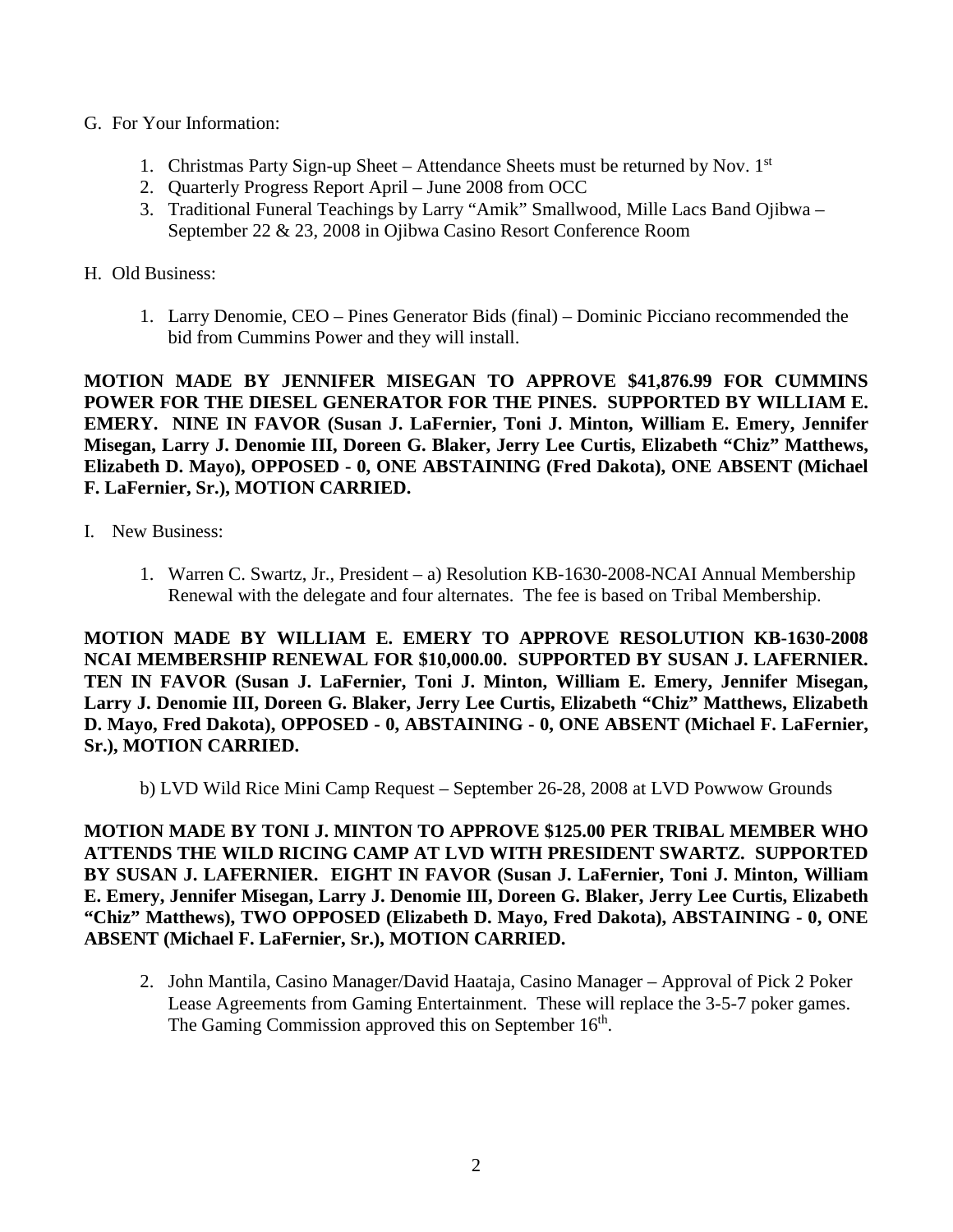**MOTION MADE BY DOREEN G. BLAKER TO APPROVE THE PICK 2 POKER LEASE AGREEMENTS FROM GAMING ENTERTAINMENT IN BARAGA AND MARQUETTE. SUPPORTED BY TONI J. MINTON. TEN IN FAVOR (Susan J. LaFernier, Toni J. Minton, William E. Emery, Jennifer Misegan, Larry J. Denomie III, Doreen G. Blaker, Jerry Lee Curtis, Elizabeth "Chiz" Matthews, Elizabeth D. Mayo, Fred Dakota), OPPOSED - 0, ABSTAINING - 0, ONE ABSENT (Michael F. LaFernier, Sr.), MOTION CARRIED.**

David also handed out a request for two more digital recorders from MidState. This will be discussed later in the meeting.

## **Larry Denomie left at 9:45 a.m.**

- 3. John Baker, Attorney
	- a) Lawrence J. Denomie, III Bay Shore BP Renewal Business License

**MOTION MADE BY DOREEN G. BLAKER TO APPROVE THE BUSINESS LICENSE RENEWAL FOR LARRY DENOMIE FOR THE BAYSHORE BP FOR RETAIL SALES/FOOD PREP AND SALES. SUPPORTED BY ELIZABETH "CHIZ" MATTHEWS. SEVEN IN FAVOR (Susan J. LaFernier, Toni J. Minton, William E. Emery, Jennifer Misegan, Doreen G. Blaker, Jerry Lee Curtis, Elizabeth "Chiz" Matthews), ONE OPPOSED (Elizabeth D. Mayo), ONE ABSTAINING (Fred Dakota), TWO ABSENT (Larry J. Denomie III, Michael F. LaFernier, Sr.), MOTION CARRIED.**

Elizabeth Mayo stated her opposition: She believes he has a State license and he should either get a State license or a KB license.

b) Lawrence J. Denomie, III - Bay Shore BP – Renewal Liquor License

**MOTION MADE BY JENNIFER MISEGAN TO APPROVE THE LIQUOR LICENSE RENEWAL FOR LARRY DENOMIE UNDER THE NAME OF BAYSHORE BP. SUPPORTED BY TONI J. MINTON. SIX IN FAVOR (Susan J. LaFernier, Toni J. Minton, William E. Emery, Jennifer Misegan, Doreen G. Blaker, Jerry Lee Curtis), TWO OPPOSED (Elizabeth D. Mayo, Fred Dakota), ONE ABSTAINING (Elizabeth "Chiz" Matthews), TWO ABSENT (Larry J. Denomie III, Michael F. LaFernier, Sr.), MOTION CARRIED.**

Elizabeth Mayo stated her opposition: She feels the same as before, one or the other.

Fred Dakota stated his opposition: He feels there is State stuff going on there.

4. Carole LaPointe, Health Director/Becky Tussing, Associate Director – Information Update - Possible Funding Request for the Tribal Health Fund.

## **Doreen Blaker left at 9:53 a.m.**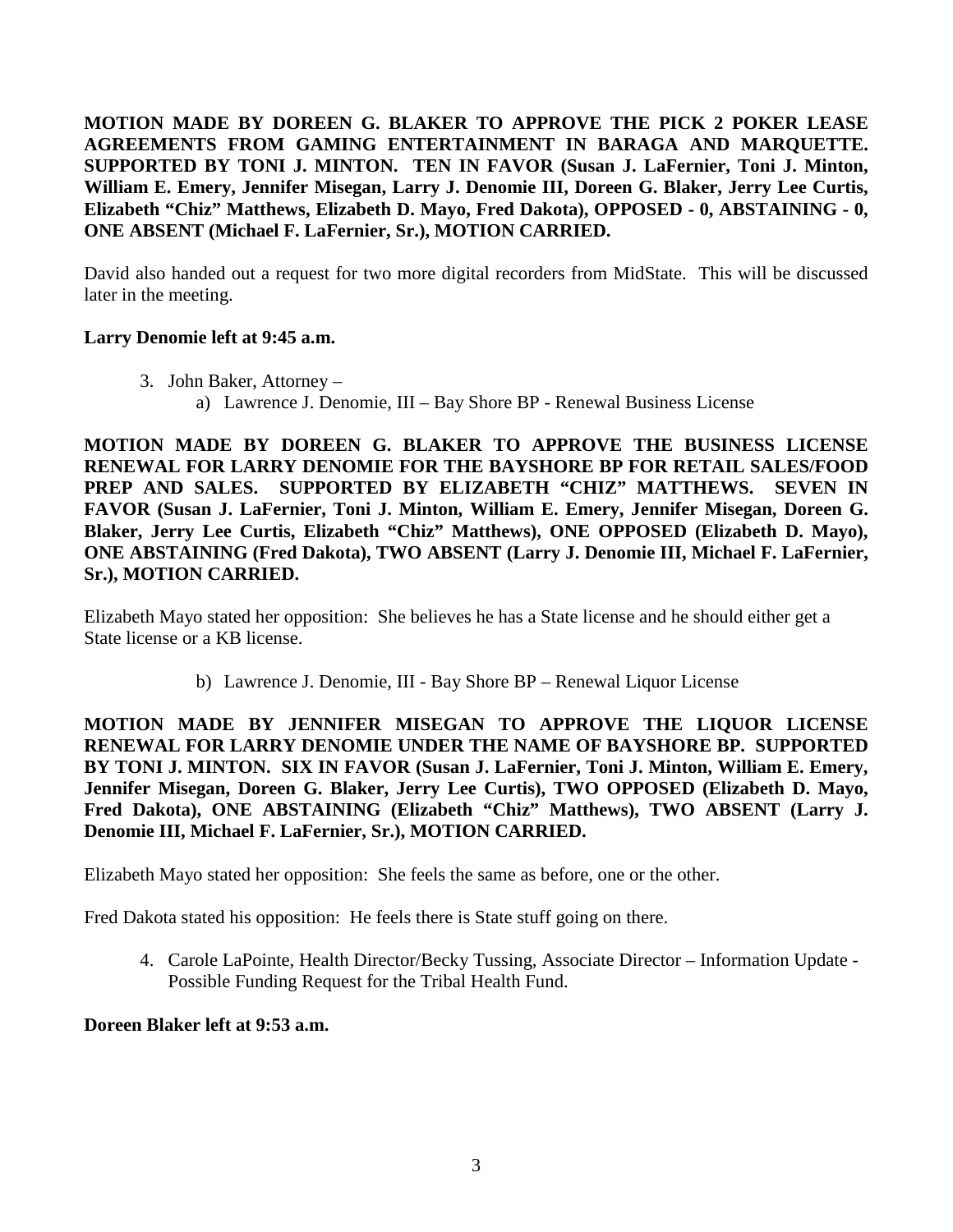**MOTION MADE BY ELIZABETH D. MAYO TO APPROVE \$102,684.00 TO BE PUT INTO OUR TRIBAL HEALTH FUND. SUPPORTED BY ELIZABETH "CHIZ" MATTHEWS. EIGHT IN FAVOR (Susan J. LaFernier, Toni J. Minton, William E. Emery, Jennifer Misegan, Jerry Lee Curtis, Elizabeth "Chiz" Matthews, Elizabeth D. Mayo, Fred Dakota), OPPOSED - 0, ABSTAINING - 0, THREE ABSENT (Larry J. Denomie III, Doreen G. Blaker, Michael F. LaFernier, Sr.), MOTION CARRIED.**

Approval of a Server from Dell (3 bids) for the Health Department for the Electronic Health Records System- which will be implemented in the next two years.

**MOTION MADE BY ELIZABETH D. MAYO TO APPROVE \$5300.00 FOR A POWER EDGE SERVER FOR THE ELECTRONIC HEALTH RECORDS SYSTEM. SUPPORTED BY WILLIAM E. EMERY. EIGHT IN FAVOR (Susan J. LaFernier, Toni J. Minton, William E. Emery, Jennifer Misegan, Jerry Lee Curtis, Elizabeth "Chiz" Matthews, Elizabeth D. Mayo, Fred Dakota), OPPOSED - 0, ABSTAINING - 0, THREE ABSENT (Larry J. Denomie III, Doreen G. Blaker, Michael F. LaFernier, Sr.), MOTION CARRIED.**

- J. Closed Session:
	- 1. Gregg Nominelli, Economic Developer Olympic Steel Lease
	- 2. Doreen Blaker Contract Renewal
	- 3. Sarah Smith, Assistant CEO Newsletter Contract Renewal (Revised)
	- 4. David Haataja, Marquette Casino Manager **1:00 p.m.**
	- 5. John Mantila, Baraga Casino Manager **2:00 p.m.**
	- 6. Larry Denomie III, CEO/Todd Overbeek, Radio Contract
	- 7. John Baker, Attorney
	- 8. Warren C. Swartz, Jr., President

**MOTION MADE BY ELIZABETH "CHIZ" MATTHEWS TO GO INTO CLOSED SESSION AT 10:12 A.M. SUPPORTED BY JENNIFER MISEGAN. SIX IN FAVOR (Susan J. LaFernier, Toni J. Minton, William E. Emery, Jennifer Misegan, Jerry Lee Curtis, Elizabeth "Chiz" Matthews), TWO OPPOSED (Elizabeth D. Mayo, Fred Dakota), ABSTAINING - 0, THREE ABSENT (Larry J. Denomie III, Doreen G. Blaker, Michael F. LaFernier, Sr.), MOTION CARRIED.**

**Break: 10:14 – 10:33 a.m.**

**Larry Denomie returned at 10:33 a.m.**

**Mike LaFernier arrived at 10:37 a.m.**

**Lunch: 12:02 – 1:13 p.m.**

**Chiz Matthews left at 1:15 p.m.**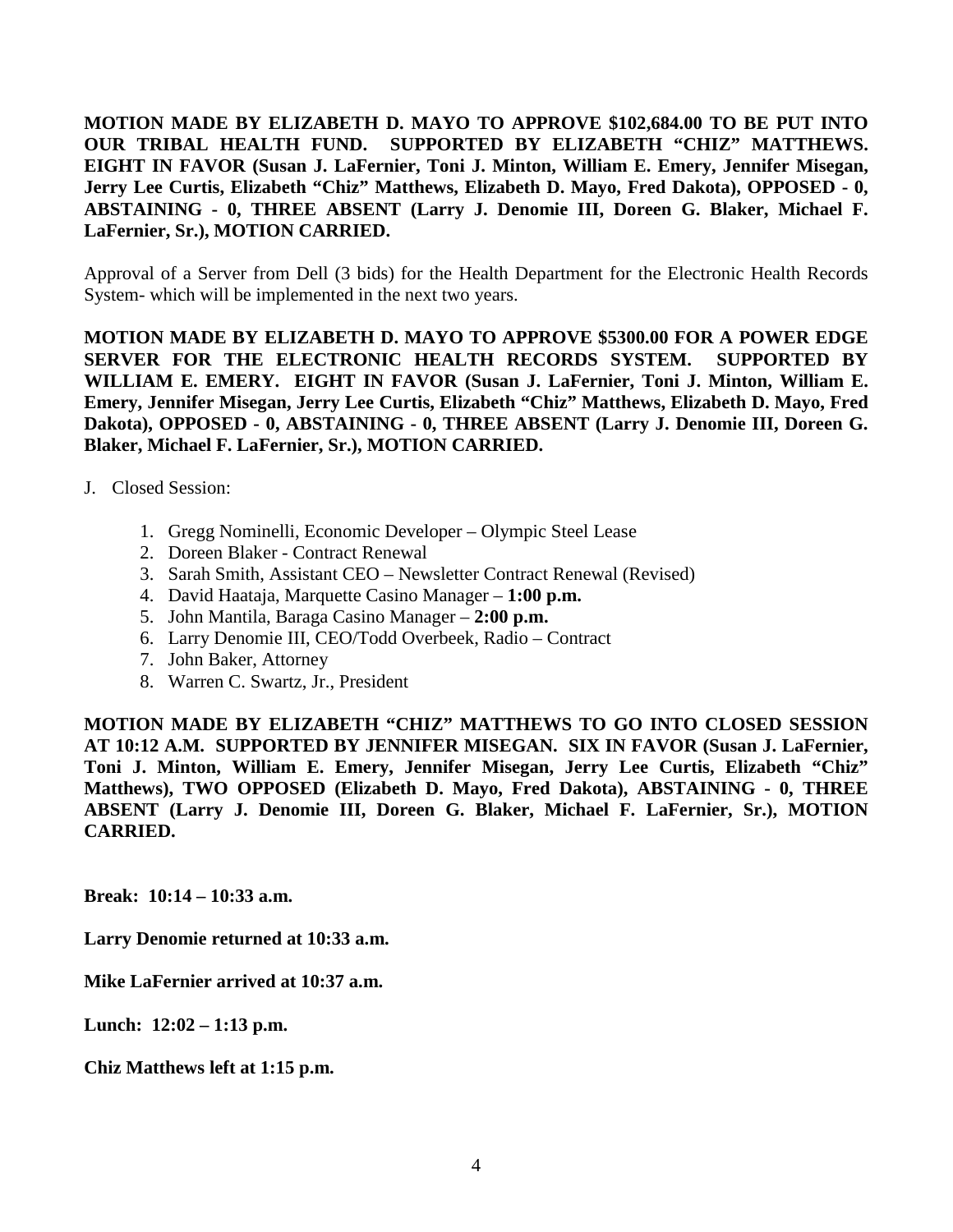**Doreen Blaker returned at 2:42 p.m.**

**Break: 3:04 – 3:15 p.m.**

**Jerry Lee Curtis left at 3:04 p.m.**

**MOTION MADE BY ELIZABETH D. MAYO TO GO INTO OPEN SESSION AT 3:20 P.M. SUPPORTED BY MICHAEL F. LAFERNIER, SR. NINE IN FAVOR (Susan J. LaFernier, Toni J. Minton, William E. Emery, Jennifer Misegan, Larry J. Denomie III, Doreen G. Blaker, Michael F. LaFernier, Sr., Elizabeth D. Mayo, Fred Dakota), OPPOSED - 0, ABSTAINING - 0, TWO ABSENT (Jerry Lee Curtis, Elizabeth "Chiz" Matthews), MOTION CARRIED.**

Industrial Park Lease Agreement with Olympic Steel-

**MOTION MADE BY JENNIFER MISEGAN TO APPROVE THE INDUSTRIAL PARK LEASE WITH OLYMPIC STEEL. SUPPORTED BY ELIZABETH D. MAYO. NINE IN FAVOR (Susan J. LaFernier, Toni J. Minton, William E. Emery, Jennifer Misegan, Larry J. Denomie III, Doreen G. Blaker, Michael F. LaFernier, Sr., Elizabeth D. Mayo, Fred Dakota), OPPOSED - 0, ABSTAINING - 0, TWO ABSENT (Jerry Lee Curtis, Elizabeth "Chiz" Matthews), MOTION CARRIED.**

Lauri Denomie Newsletter Contract-

**MOTION MADE BY SUSAN J. LAFERNIER TO APPROVE THE INDEPENDENT CONTRACTOR AGREEMENT WITH LAURI DENOMIE FOR THE COMMUNITY NEWSLETTER EFFECTIVE SEPTEMBER 23, 2008. SUPPORTED BY WILLIAM E. EMERY. SEVEN IN FAVOR (Susan J. LaFernier, Toni J. Minton, William E. Emery, Jennifer Misegan, Doreen G. Blaker, Michael F. LaFernier, Sr., Fred Dakota), OPPOSED - 0, TWO ABSTAINING (Larry J. Denomie III, Elizabeth D. Mayo), TWO ABSENT (Jerry Lee Curtis, Elizabeth "Chiz" Matthews), MOTION CARRIED.**

Harlan Downwind Contract-

**MOTION MADE BY LARRY J. DENOMIE III TO APPROVE THE PROFESSIONAL SERVICES AGREEMENT WITH HARLAN DOWNWIND FOR ONE YEAR EFFECTIVE OCTOBER 1, 2008. SUPPORTED BY TONI J. MINTON. NINE IN FAVOR (Susan J. LaFernier, Toni J. Minton, William E. Emery, Jennifer Misegan, Larry J. Denomie III, Doreen G. Blaker, Michael F. LaFernier, Sr., Elizabeth D. Mayo, Fred Dakota), OPPOSED - 0, ABSTAINING - 0, TWO ABSENT (Jerry Lee Curtis, Elizabeth "Chiz" Matthews), MOTION CARRIED.**

**Mike LaFernier left at 3:25 p.m.**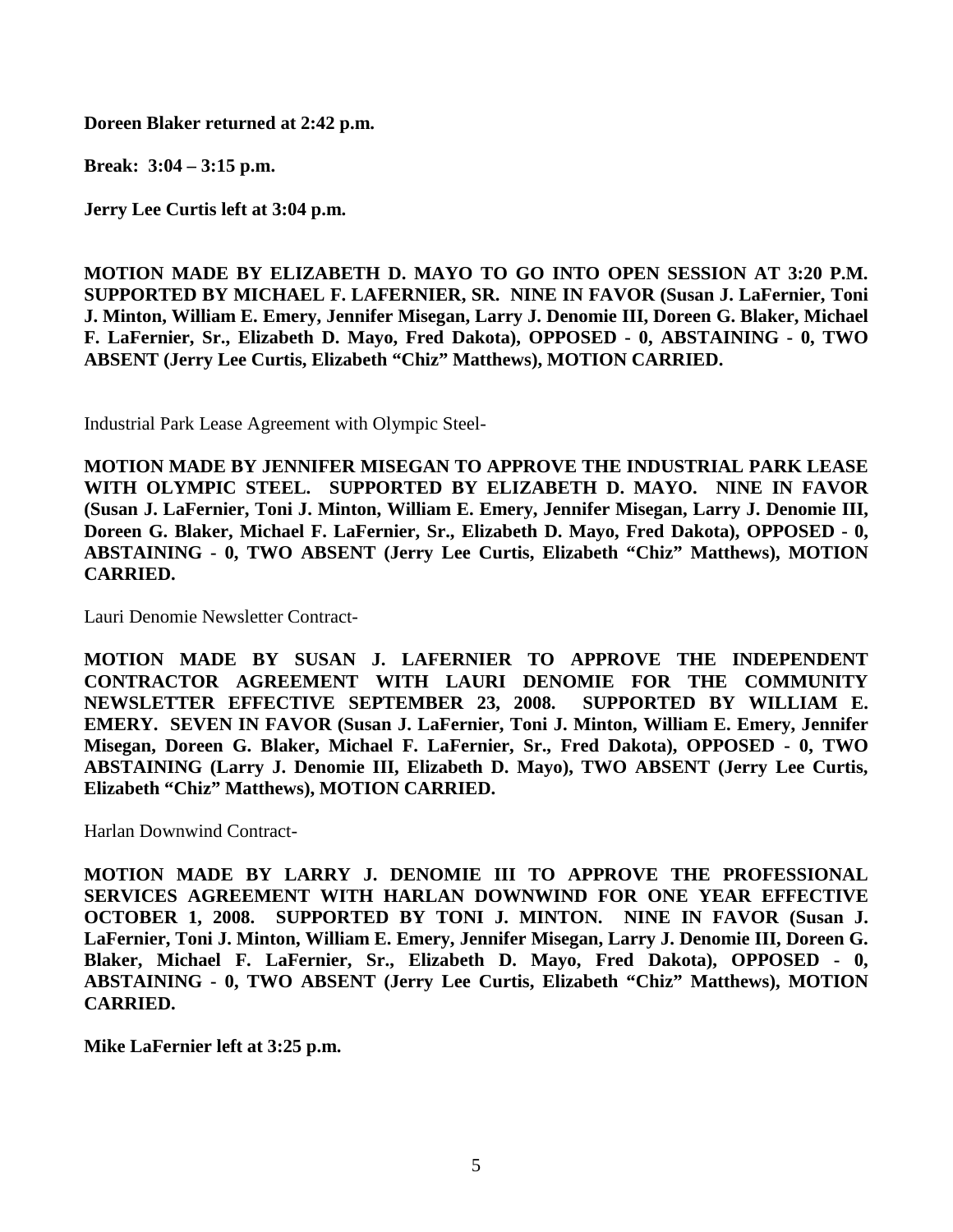Pines Slots-

**MOTION MADE BY ELIZABETH D. MAYO TO HAVE THE GENERAL MANAGER OF THE BARAGA CASINO, JOHN MANTILA, MOVE FORWARD WITH OPENING THE PINES SLOTS ON OCTOBER 1, 2008. SUPPORTED BY FRED DAKOTA. SIX IN FAVOR (Susan J. LaFernier, Toni J. Minton, William E. Emery, Doreen G. Blaker, Elizabeth D. Mayo, Fred Dakota), OPPOSED - 0, TWO ABSTAINING (Jennifer Misegan, Larry J. Denomie III), THREE ABSENT (Jerry Lee Curtis, Michael F. LaFernier, Sr., Elizabeth "Chiz" Matthews), MOTION CARRIED.**

**MOTION MADE BY WILLIAM E. EMERY TO GO INTO CLOSED SESSION AT 3:27 P.M. SUPPORTED BY DOREEN G. BLAKER. SIX IN FAVOR (Susan J. LaFernier, Toni J. Minton, William E. Emery, Jennifer Misegan, Larry J. Denomie III, Doreen G. Blaker), TWO OPPOSED (Elizabeth D. Mayo, Fred Dakota), ABSTAINING - 0, THREE ABSENT (Jerry Lee Curtis, Michael F. LaFernier, Sr., Elizabeth "Chiz" Matthews), MOTION CARRIED.**

**Jerry Lee Curtis returned at 3:31 p.m.**

**Mike LaFernier returned at 3:34 p.m.**

**Chiz Matthews returned at 3:46 p.m.**

**Jerry Lee Curtis left at 4:20 p.m.**

**MOTION MADE BY FRED DAKOTA TO GO INTO OPEN SESSION AT 5:10 P.M. SUPPORTED BY WILLIAM E. EMERY. TEN IN FAVOR (Susan J. LaFernier, Toni J. Minton, William E. Emery, Jennifer Misegan, Larry J. Denomie III, Doreen G. Blaker, Michael F. LaFernier, Sr., Elizabeth "Chiz" Matthews, Elizabeth D. Mayo, Fred Dakota), OPPOSED - 0, ABSTAINING - 0, ONE ABSENT (Jerry Lee Curtis), MOTION CARRIED.**

Justin Marzke, Radio Station Sales Manager Services Agreement-

**MOTION MADE BY ELIZABETH D. MAYO TO APPROVE THE SERVICES AGREEMENT WITH JUSTIN MARZKE FOR THE RADIO STATION AS THE RADIO STATION SALES MANAGER. SUPPORTED BY MICHAEL F. LAFERNIER, SR. NINE IN FAVOR (Toni J. Minton, William E. Emery, Jennifer Misegan, Larry J. Denomie III, Doreen G. Blaker, Michael F. LaFernier, Sr., Elizabeth "Chiz" Matthews, Elizabeth D. Mayo, Fred Dakota), ONE OPPOSED (Susan J. LaFernier), ABSTAINING - 0, ONE ABSENT (Jerry Lee Curtis), MOTION CARRIED.**